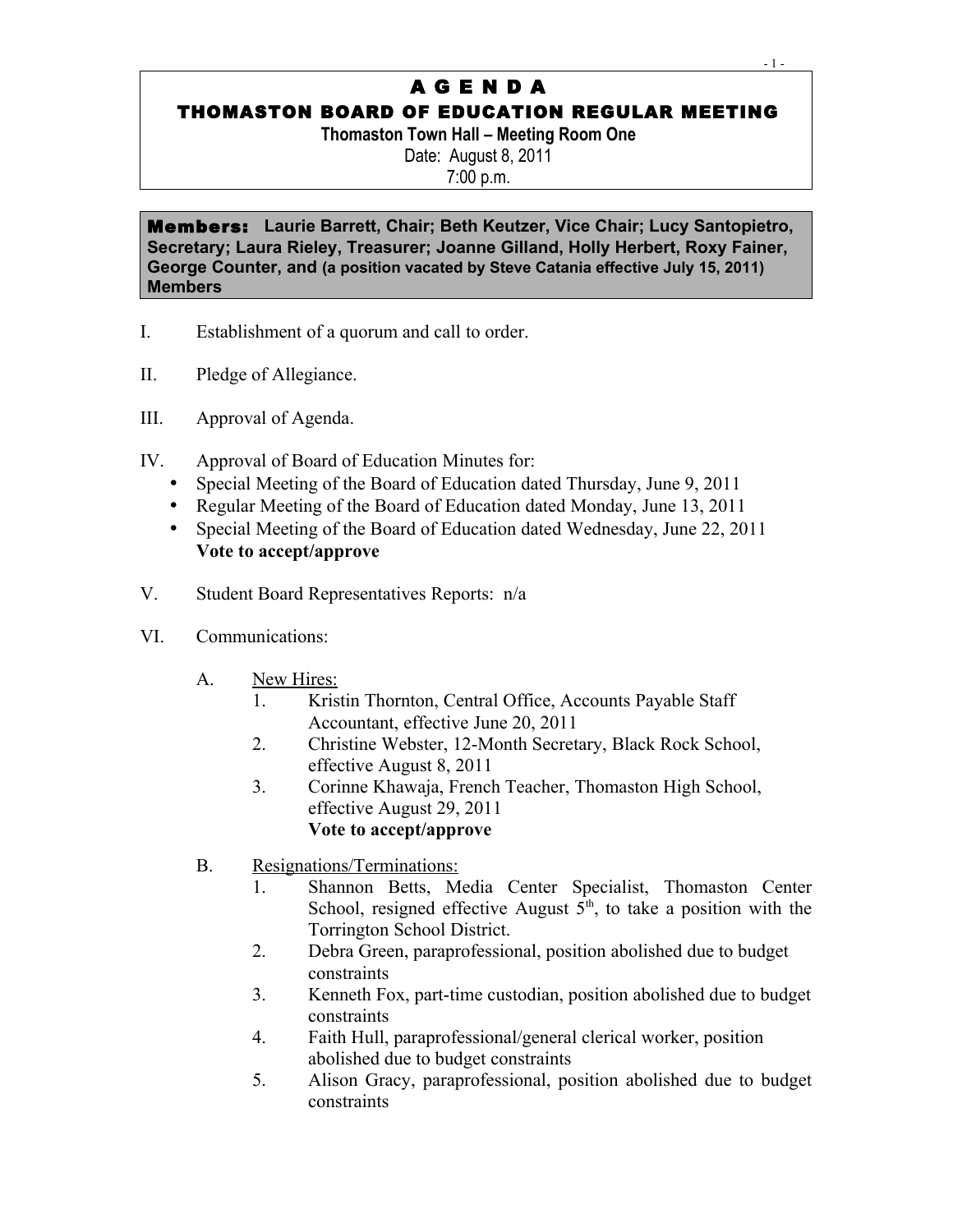6. Cindy Bird, paraprofessional, position abolished due to budget constraints

- 2 -

## **Vote to accept/approve**

- C. Athletics
	- 1. Coaches for 2011/2012 Thomaston High School

## **Fall Sports**

| Boys Soccer Varsity:<br>JV <sup>2</sup> | <b>Martin Giroux</b><br>Sal Santa Maria |
|-----------------------------------------|-----------------------------------------|
| Field Hockey Varsity:                   | Brooke Holway                           |
| <b>Cross Country Varsity:</b><br>Asst.: | Mark Olsen<br>Brian Lafontaine          |
| MS Soccer:                              | Jennifer Ewart                          |
| MS Field Hockey:                        | Jenna Dayton (pending credentials)      |
| <b>MS Cross Country:</b>                | Joyce Olsen                             |

### **Winter Sports**

| Boys Basketball Varsity:<br>JV:        | Gary Franklin<br>Mark Sousa             |  |
|----------------------------------------|-----------------------------------------|--|
| Girls Basketball Varsity:<br>JV:       | Robert McMahon<br><b>Anthony Geraci</b> |  |
| Wrestling: Varsity:                    | <b>Shaun Canney</b>                     |  |
| <b>Indoor Track Varsity:</b><br>Asst.: | Brian Lafontaine<br>Mark Olsen          |  |
| MS Boys Basketball:                    | William Dayton (pending credentials)    |  |
| MS Girls Basketball:                   | Amy McKenna                             |  |
| <b>Spring Sports</b>                   |                                         |  |
| BaseballVarsity:<br>JV:                | Robert McMahon<br>Anthony Geraci        |  |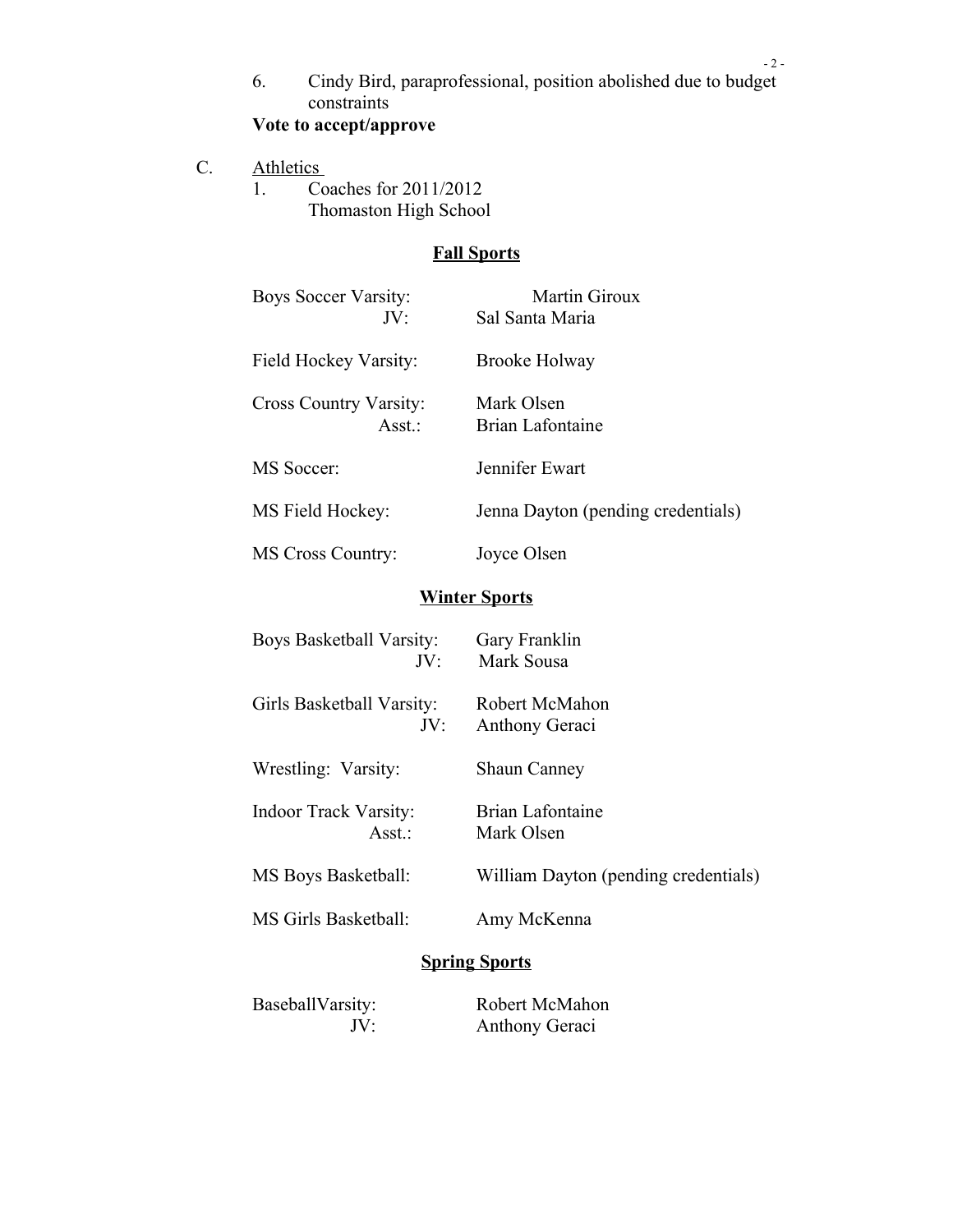| Softball Varsity:<br>$\text{Asst}$ .: | Kristin Schwarz<br>Kelly Finlay                   | $-3-$ |
|---------------------------------------|---------------------------------------------------|-------|
| Girls Tennis Varsity:                 | Jeffrey Dauphinais                                |       |
| Boys Tennis Varsity:                  | Jennifer Ewart                                    |       |
| Golf: Varsity:                        | William Ryan                                      |       |
| Track & Field Varsity:<br>Asst.:      | Mark Olsen<br><b>Brian Lafontaine</b>             |       |
| MS Baseball:                          | Michael Conlon (pending credentials)              |       |
| MS Softball:                          | Tom Conway                                        |       |
| MS Track and Field:                   | Joyce Olsen<br>Susan Abbott (pending credentials) |       |

#### **Vote to accept/approve**

- 2. Athletic Subcommittee Meeting Minutes/Correspondence from Athletic Director, William Ryan/Policy 4115.3 (a) Discussion: George Counter
- D. Transfers: (commencing with the start of the 11-12 school year)
	- 1. Patricia Weinbach, from Thomaston Center School to Black Rock School
	- 2. Julie Han-Duggan, from Thomaston Center School to Thomaston High School
	- 3. Patricia Lanesey, split between Thomaston High School (a.m.) and Thomaston Center School (p.m.)
	- 4. Hillary Marcinko, split between High School, Center School, Black Rock School

#### **Vote to accept/approve**

- E. Leaves of Absence: n/a
	- 1. Susan Dalka, Math Intervention Teacher, on or about November 4, 2011 to on or about, December 17, 2012

#### **Vote to accept/approve**

- F. Field Trips:
	- 1. Faculty Member, Carol Wright and the Class of 2012; Eastern States Exposition; West Springfield, MA; September 21, 2011
	- 2. Faculty Members Martin Giroux and Laura Woelflein and English/History Students; Ireland/England; April 14, 2012 to April 22, 2012 (dates are approximate)
	- 3. Faculty Members Susan Santovasi and Erica Fahy-Flanagan and students in grades 11 and 12 American Literature Students;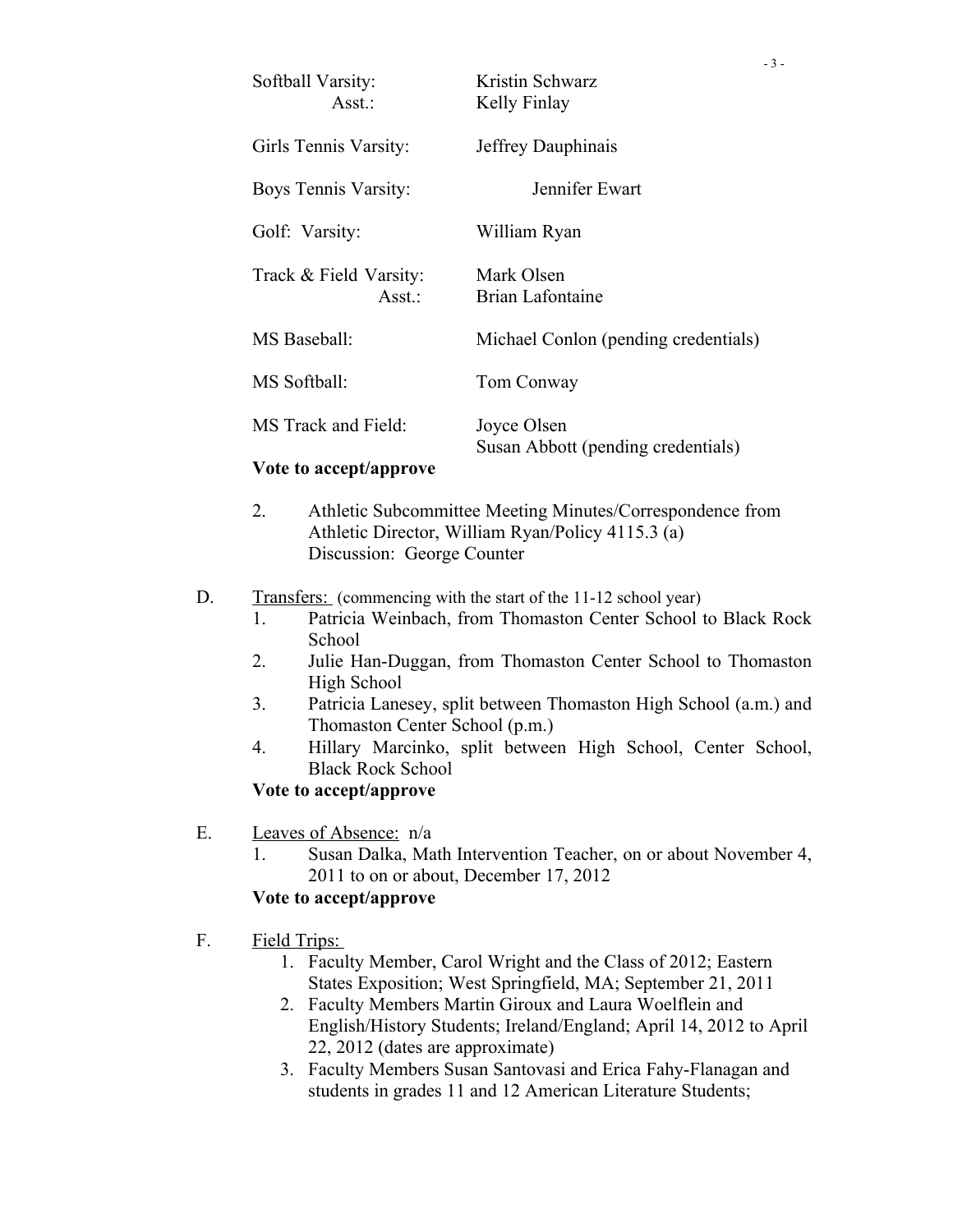## Custom House, House of Seven Gables, Salem Witch Museum; (date to be announced)

### **Vote to accept/approve**

- G. Correspondence: n/a
- H. Schedule K Assignments for 2011/2012:
	- 1. Susan Abbott, Class Advisor Grade 9
	- 2. Paul Biron, WEB page, Black Rock School
	- 3. Leslie Bischoff, Program Coordinator, Special Education, THS
	- 4. Kathleen Boyles, Band Director
	- 5. Aaron Bunel, CAPT Testing Coordinator
	- 6. Sherre Chaplen, Drama Coach, THS
	- 7. Ellen Chizinski, Program Coordinator, Special Education, BRS
	- 8. Janice Couture, Team Leader Grade 7
	- 9. Douglas Craig, WEB page, TCS
	- 10. Jeffrey Dauphinais, High School Bowl
	- 11. Jeffrey Dauphinais, WEB page, THS
	- 12. Michelle Dayton, Publicity Coordinator, THS
	- 13. Michelle Dayton, Communications Advisor, THS
	- 14. Michelle Dayton, Vocational Coordinator, THS
	- 15. Jeffrey Dickau, Newspaper Advisor
	- 16. William Dwan, Team Leader Grade 4
	- 17. Gary Franklin, Class Advisor Grade 11
	- 18. Gary Franklin, High School Student Council Advisor 9-12
	- 19. Susan Fuller, National Honor Society Advisor
	- 20. Kimberly Guerrera, Class Advisor Grade 7
	- 21. Susan Heiland, District Testing Coordinator
	- 22. Creigh Krin, Team Leader Grade 5
	- 23. Creigh Krin, Teacher-in-Charge, TCS
	- 24. Gail Lascko, Team Leader Grade 6
	- 25. Gail Lascko, Mentor Coordinator
	- 26. Heidi Laus, CMT Coordinator
	- 27. D. John Long, Team Leader Grade 8
	- 28. Robert McMahon, Testing Coordinator, TCS
	- 29. Marjorie Otto, AP Coordinator, THS
	- 30. Lynda Petersen, Teacher-in-Charge, BRS
	- 31. Kristin Raymond, Testing Coordinator, BRS
	- 32. William Ryan, Athletic Director
	- 33. Susan Santovasi, GSA Advisor
	- 34. Vanessa Therrien, TEAM Coordinator
	- 35. Kathleen Valla, Program Specialist, Special Education, TCS
	- 36. Laura Woelflein, Mock Trial
	- 37. Laura Woelflein, Class Advisor Grade 10
	- 38. Carol Wright, Class Advisor Grade 12
	- 39. Karen Zyjeski, Yearbook Advisor

**Vote to accept/approve**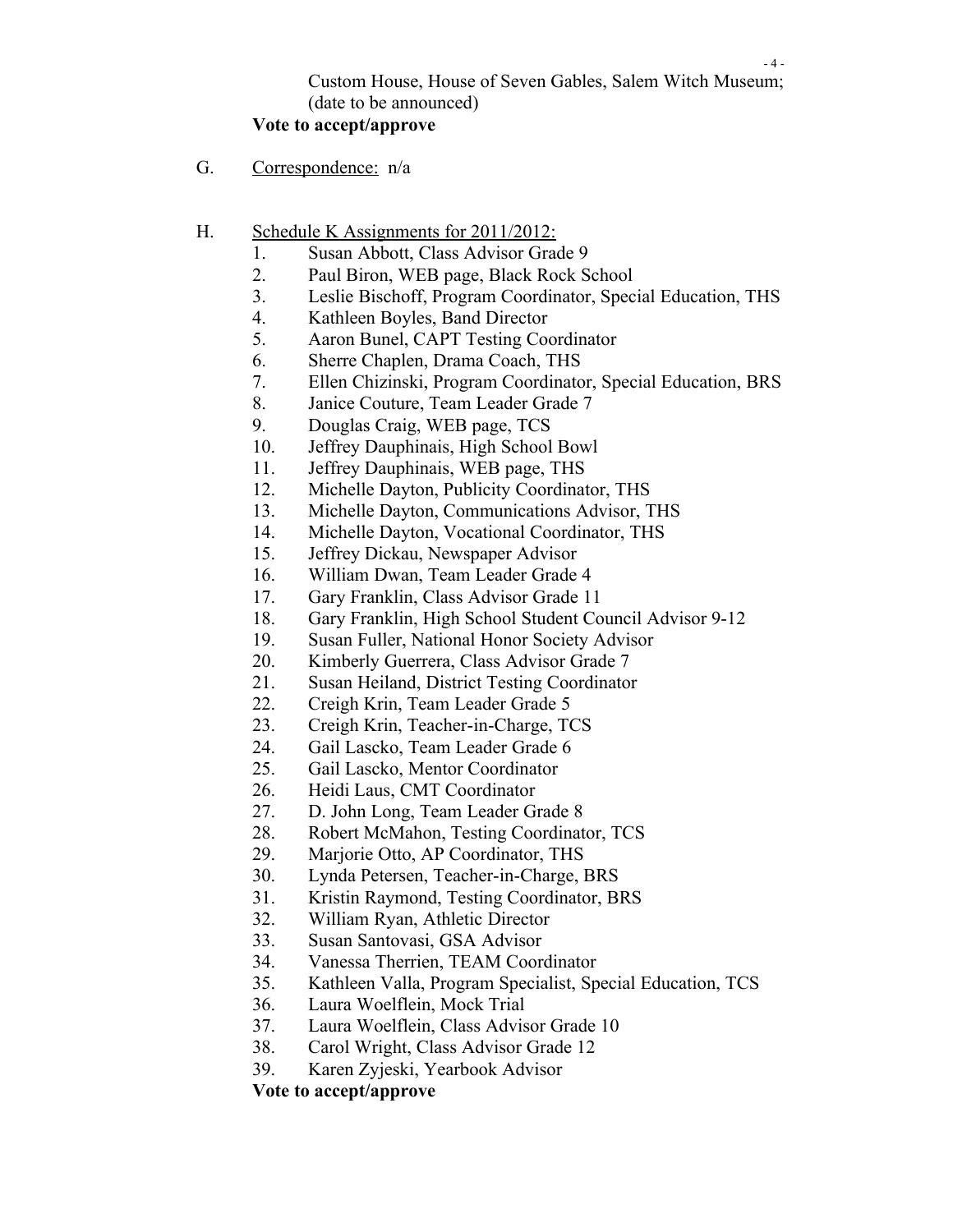- I. 2011/2012 School Calendar Revision: Calendar revised to reflect AFSCME holiday on January 2, 2012. Adjustments: Students will return from holiday break on Tuesday, January  $3<sup>rd</sup>$ . Last day of school was moved to Tuesday, June 12, 2012 to reflect above revisions. **Vote to accept/approve**
- VII. Superintendent's Report:
	- A. CAPT/CMT Presentation September Board Meeting
	- B. Phone Update Ready to go!
- VIII. Business Manager's Report: n/a
- IX. Administrators' Reports:
	- A. BRS/TCS: "Two Schools…One Mission", Anne Uberti
	- B. High School Principal, John Perrucci
	- C. Pupil Services Director, Nancy Schnyer
- X. Standing Committee Reports:
	- A. Budget:
		- 1. Budget Expenditures \$ 793,757.76 (through July 28, 2011) 11/12 budget
		- 2. Monthly Transfers n/a

### **Vote to accept/approve**

- B. Curriculum/Instruction: n/a
- C. Maintenance/Facilities:
	- 1. Thomaston Center School Grease Traps/Dennis O'Sullivan
- D. Technology: n/a
- E. Personnel: n/a
- F. Transportation:
- G. Athletics: n/a
- H. Long Range Task Force/Building Committee:
- I. Policy:
	- 1. Review Polices that require staff/student training
- J. Government Relations: n/a
- K. Affiliations:
	- 1. Save the date CABE/CAPSS Convention November 18-19, 2011, Mystic Marriott, Groton, CT